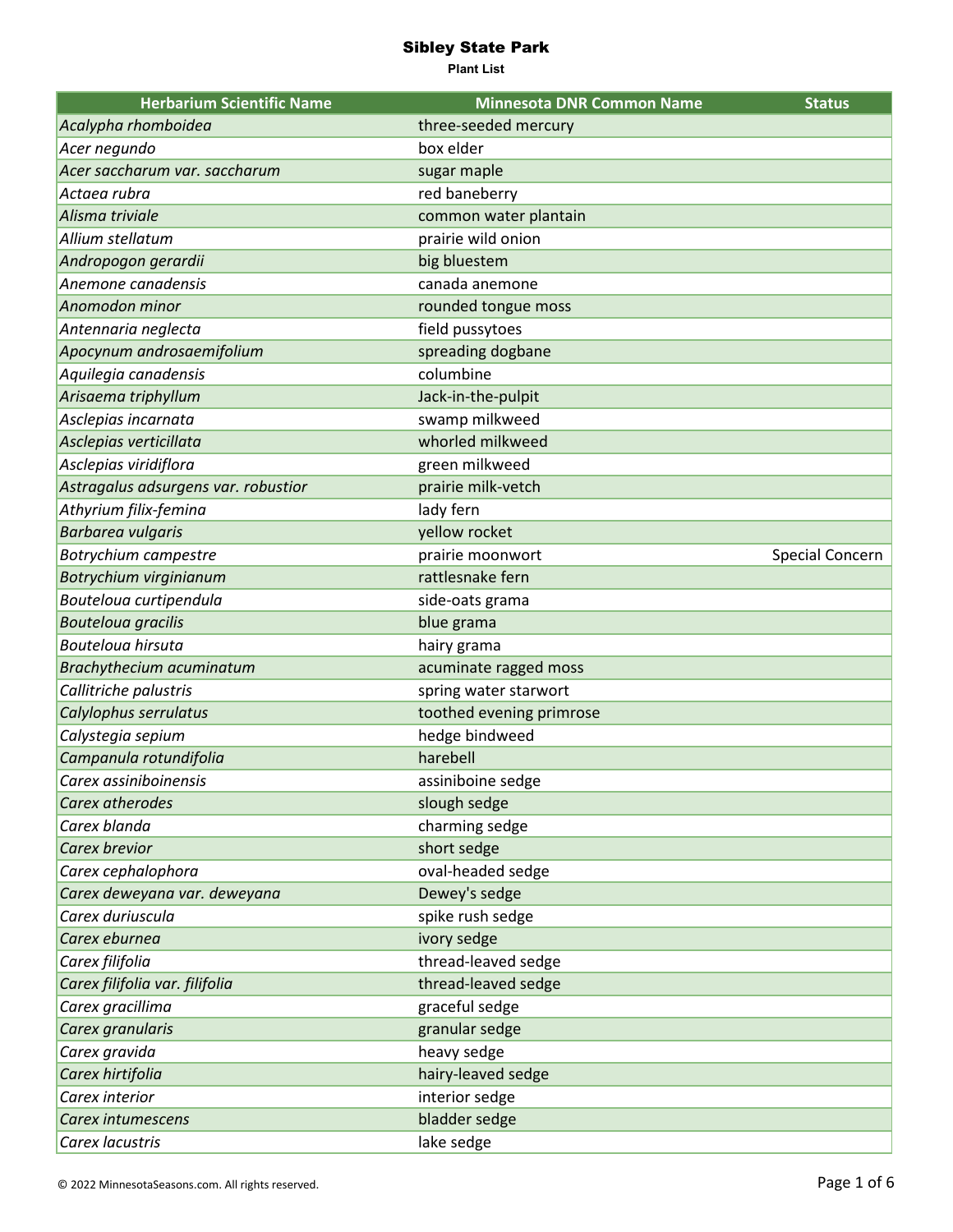| <b>Herbarium Scientific Name</b>         | <b>Minnesota DNR Common Name</b> | <b>Status</b>          |
|------------------------------------------|----------------------------------|------------------------|
| Carex lasiocarpa subsp. americana        | fen wiregrass sedge              |                        |
| Carex lupulina                           | hop umbrella sedge               |                        |
| Carex normalis                           | right-angle sedge                |                        |
| Carex peckii                             | Peck's sedge                     |                        |
| Carex pedunculata                        | long-stalked sedge               |                        |
| Carex pellita                            | woolly sedge                     |                        |
| Carex pensylvanica                       | Pennsylvania sedge               |                        |
| Carex prairea                            | prairie sedge                    |                        |
| Carex rosea                              | starry sedge                     |                        |
| Carex saximontana                        | Rocky Mountain sedge             |                        |
| Carex siccata                            | dry spike sedge                  |                        |
| Carex sp.                                | sedge                            |                        |
| Carex sprengelii                         | Sprengel's sedge                 |                        |
| Carex torreyi                            | Torrey's sedge                   |                        |
| Carex utriculata                         | beaked sedge                     |                        |
| Carex vulpinoidea                        | fox sedge                        |                        |
| Castilleja sessiliflora                  | downy paintbrush                 |                        |
| Celtis occidentalis                      | hackberry                        |                        |
| Ceratophyllum demersum                   | common coontail                  |                        |
| Ceratophyllum echinatum                  | spiny coontail                   | Watch List             |
| Cicuta maculata                          | spotted water hemlock            |                        |
| Cinna arundinacea                        | stout woodreed                   |                        |
| Circaea lutetiana var. canadensis        | common enchanter's nightshade    |                        |
| Cirsium arvense                          | Canada thistle                   |                        |
| Comarum palustre                         | marsh cinquefoil                 |                        |
| Cornus racemosa                          | gray dogwood                     |                        |
| Cornus rugosa                            | round-leaved dogwood             |                        |
| Cornus sericea                           | red-osier dogwood                |                        |
| Corydalis aurea var. aurea               | golden corydalis                 |                        |
| Corylus americana                        | American hazelnut                |                        |
| Cryptotaenia canadensis                  | honewort                         |                        |
| Cypripedium candidum                     | small white lady's slipper       | <b>Special Concern</b> |
| Dalea purpurea                           | purple prairie clover            |                        |
| Desmodium glutinosum                     | pointed-leaved tick trefoil      |                        |
| Dicentra cucullaria                      | dutchman's breeches              |                        |
| Dichanthelium leibergii                  | Leiberg's panic grass            |                        |
| Dichanthelium ovale subsp. praecocius    | long-haired panic grass          |                        |
| Dichanthelium wilcoxianum                | Wilcox's panic grass             |                        |
| Drosera rotundifolia                     | round-leaved sundew              |                        |
| Drymocallis arguta                       | tall cinquefoil                  |                        |
| Dulichium arundinaceum var. arundinaceum | three-way sedge                  |                        |
| Echinacea angustifolia                   | narrow-leaved purple coneflower  |                        |
| Eleocharis palustris                     | marsh spikerush                  |                        |
| Eleocharis sp.                           | spikerush                        |                        |
| Ellisia nyctelea                         | ellisia                          |                        |
| Elymus trachycaulus                      | slender wheatgrass               |                        |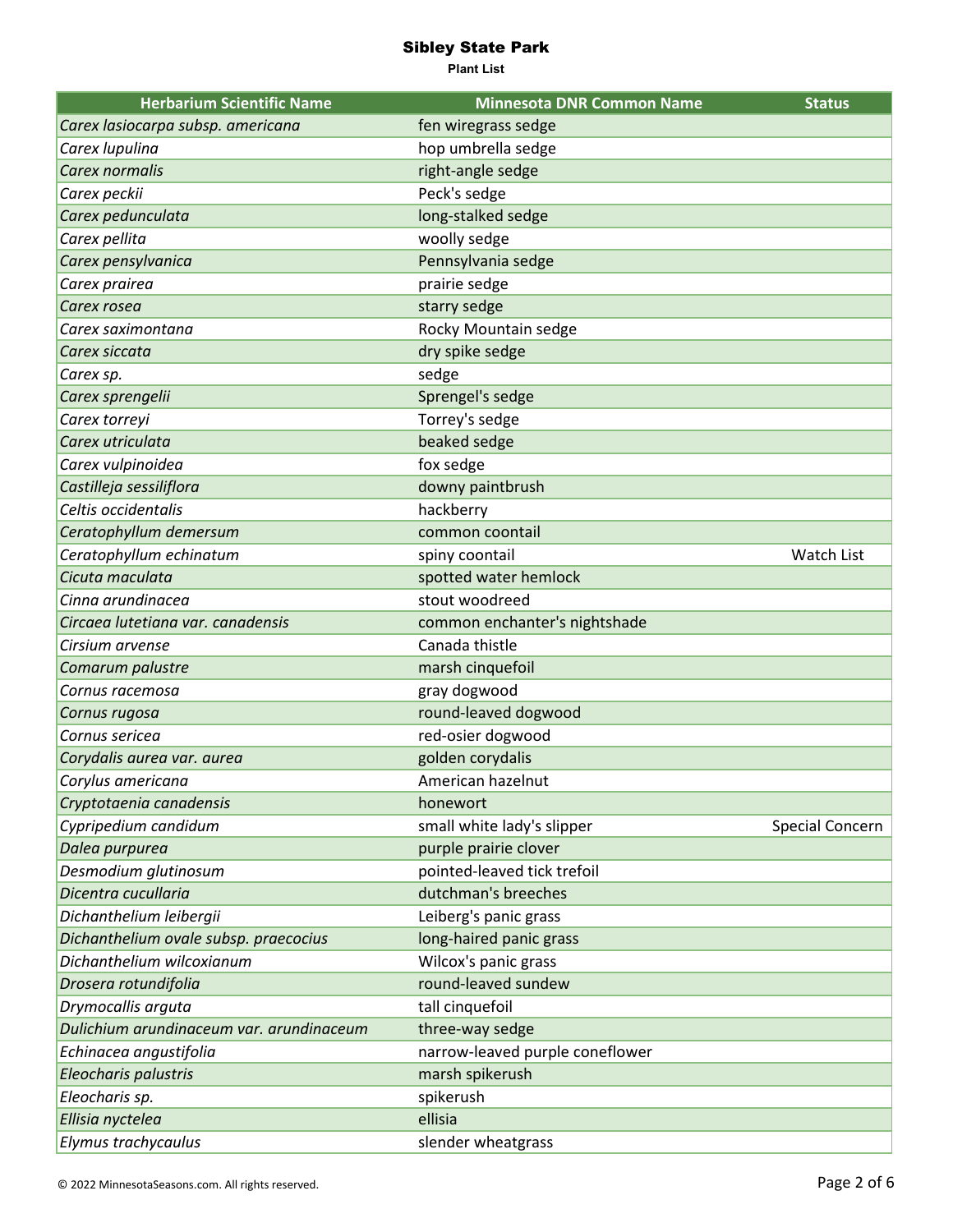| <b>Herbarium Scientific Name</b>          | <b>Minnesota DNR Common Name</b> | <b>Status</b> |
|-------------------------------------------|----------------------------------|---------------|
| Entodon cladorrhizans                     | flat-stem silk moss              |               |
| Equisetum arvense                         | field horsetail                  |               |
| Equisetum laevigatum                      | smooth scouring rush             |               |
| Equisetum palustre                        | marsh horsetail                  |               |
| Equisetum pratense                        | meadow horsetail                 |               |
| Eragrostis pectinacea var. pectinacea     | tufted lovegrass                 |               |
| Erigeron annuus                           | annual fleabane                  |               |
| Erigeron strigosus                        | daisy fleabane                   |               |
| Eriophorum gracile                        | slender cottongrass              |               |
| Fragaria virginiana                       | common strawberry                |               |
| Fraxinus pennsylvanica                    | green ash                        |               |
| Galearis spectabilis                      | showy orchis                     |               |
| Galium aparine                            | cleavers                         |               |
| Galium boreale                            | northern bedstraw                |               |
| Galium labradoricum                       | labrador bedstraw                |               |
| Galium triflorum                          | sweet-scented bedstraw           |               |
| Gentiana andrewsii var. dakotica          | bottle gentian                   |               |
| Gentiana puberulenta                      | downy gentian                    |               |
| Glechoma hederacea                        | creeping charlie                 |               |
| Glyceria grandis var. grandis             | tall manna grass                 |               |
| Hackelia virginiana                       | Virginia stickseed               |               |
| Hedeoma hispida                           | mock pennyroyal                  |               |
| Heliopsis helianthoides var. scabra       | ox-eye                           |               |
| Hesperostipa spartea                      | porcupine grass                  |               |
| Heterotheca villosa                       | hairy golden aster               |               |
| Heterotheca villosa var. villosa          | hairy golden aster               |               |
| Hydrophyllum virginianum                  | Virginia waterleaf               |               |
| Hydrophyllum virginianum var. virginianum | Virginia waterleaf               |               |
| Juniperus virginiana var. virginiana      | eastern red cedar                |               |
| Koeleria macrantha                        | junegrass                        |               |
| Lathyrus ochroleucus                      | pale vetchling                   |               |
| Lathyrus palustris                        | marsh vetchling                  |               |
| Lechea intermedia                         | intermediate pinweed             |               |
| Lechea stricta                            | prairie pinweed                  |               |
| Leersia oryzoides                         | rice cut grass                   |               |
| Lemna sp.                                 | duckweed                         |               |
| Lemna trisulca                            | star duckweed                    |               |
| Liatris punctata var. punctata            | dotted blazing star              |               |
| Lindbergia brachyptera                    | Lindberg's Maple Moss            |               |
| Lithospermum canescens                    | hoary puccoon                    |               |
| Lithospermum incisum                      | narrow-leaved puccoon            |               |
| Lobelia siphilitica var. ludoviciana      | great lobelia                    |               |
| Lonicera dioica                           | wild honeysuckle                 |               |
| Lonicera dioica var. glaucescens          | wild honeysuckle                 |               |
| Lycopus americanus                        | cut-leaved bugleweed             |               |
| Lycopus uniflorus                         | northern bugleweed               |               |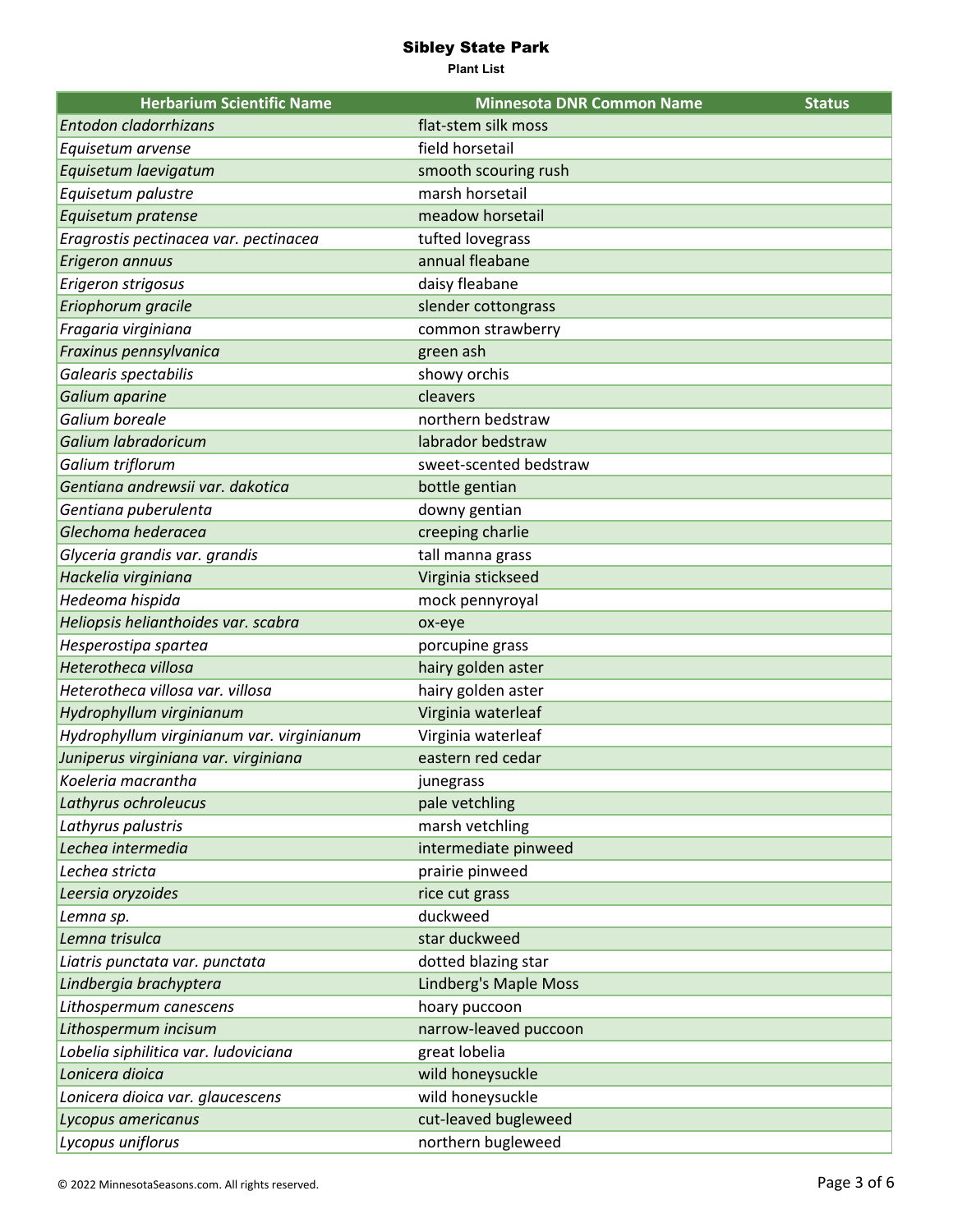| <b>Herbarium Scientific Name</b>    | <b>Minnesota DNR Common Name</b> | <b>Status</b>          |
|-------------------------------------|----------------------------------|------------------------|
| Lysimachia thyrsiflora              | tufted loosestrife               |                        |
| Maianthemum canadense               | Canada mayflower                 |                        |
| Maianthemum stellatum               | starry false Solomon's seal      |                        |
| Medicago lupulina                   | black medick                     |                        |
| Mentha arvensis var. canadensis     | common mint                      |                        |
| Mirabilis albida                    | hairy four o'clock               |                        |
| Muhlenbergia asperifolia            | scratchgrass                     |                        |
| Muhlenbergia cuspidata              | Plains muhly                     |                        |
| Myriophyllum sibiricum              | northern water milfoil           |                        |
| Myriophyllum verticillatum          | whorled water milfoil            |                        |
| Najas flexilis                      | flexuous naiad                   |                        |
| Najas guadalupensis                 | southern waternymph              |                        |
| Onosmodium bejariense               | false gromwell                   |                        |
| Oryzopsis asperifolia               | moutain rice grass               |                        |
| Osmorhiza claytonii                 | Clayton's sweet cicely           |                        |
| Osmorhiza longistylis               | aniseroot                        |                        |
| Ostrya virginiana                   | ironwood                         |                        |
| Oxalis stricta                      | yellow wood sorrel               |                        |
| Panax quinquefolius                 | American ginseng                 | <b>Special Concern</b> |
| Parietaria pensylvanica             | pellitory                        |                        |
| Parthenocissus vitacea              | woodbine                         |                        |
| Pedicularis canadensis              | wood betony                      |                        |
| Pediomelum esculentum               | prairie turnip                   |                        |
| Persicaria amphibia                 | water smartweed                  |                        |
| Phalaris arundinacea                | reed canary grass                |                        |
| Phragmites australis                | common reedgrass                 |                        |
| Phryma leptostachya                 | lopseed                          |                        |
| Physalis heterophylla               | clammy ground cherry             |                        |
| Pilea pumila                        | dwarf clearweed                  |                        |
| Plantago patagonica var. patagonica | Pursh's plantain                 |                        |
| Poa pratensis                       | Kentucky bluegrass               |                        |
| Polygonatum biflorum                | giant Solomon's seal             |                        |
| Populus tremuloides                 | quaking aspen                    |                        |
| Potamogeton alpinus                 | alpine pondweed                  |                        |
| Potamogeton friesii                 | Fries' pondweed                  |                        |
| Potamogeton illinoensis             | Illinois pondweed                |                        |
| Potamogeton richardsonii            | Richardson's pondweed            |                        |
| Potamogeton strictifolius           | straight-leaved pondweed         |                        |
| Potamogeton zosteriformis           | flat-stemmed pondweed            |                        |
| Potentilla arguta                   | tall cinquefoil                  |                        |
| Prunus serotina                     | black cherry                     |                        |
| Prunus serotina var. serotina       | black cherry                     |                        |
| Quercus ellipsoidalis               | northern pin oak                 |                        |
| Quercus macrocarpa                  | bur oak                          |                        |
| Quercus rubra                       | northern red oak                 |                        |
| Ranunculus abortivus                | kidney-leaved buttercup          |                        |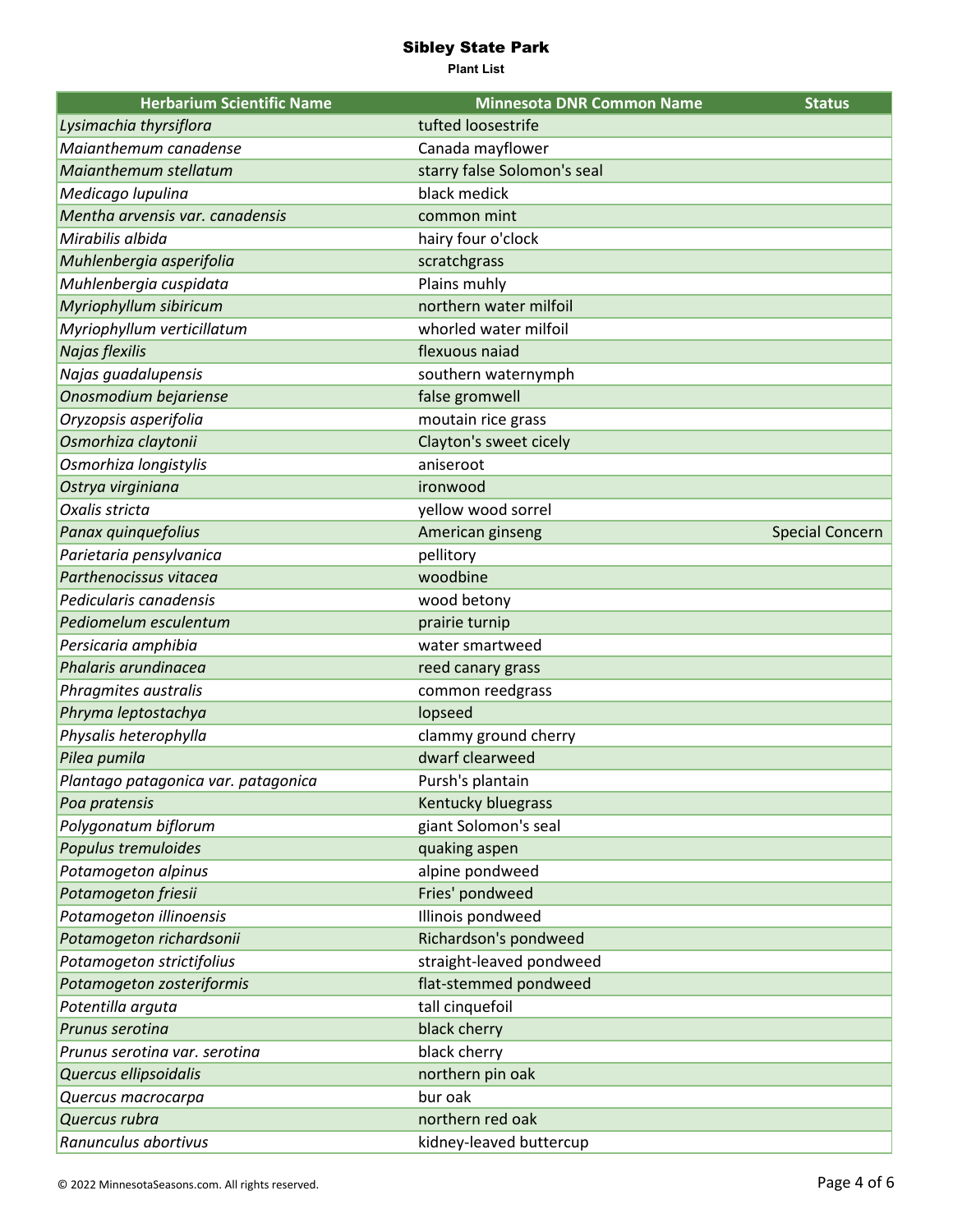| <b>Herbarium Scientific Name</b>       | <b>Minnesota DNR Common Name</b> | <b>Status</b>          |
|----------------------------------------|----------------------------------|------------------------|
| Ranunculus sceleratus                  | cursed crowfoot                  |                        |
| Rhamnus cathartica                     | common buckthorn                 |                        |
| Rhus glabra                            | smooth sumac                     |                        |
| Ribes cynosbati                        | prickly gooseberry               |                        |
| Riccia fluitans                        | floating crystalwort             |                        |
| Rubus idaeus var. strigosus            | red raspberry                    |                        |
| Rubus pubescens                        | dwarf raspberry                  |                        |
| Rumex acetosella                       | common sheep sorrel              |                        |
| Ruppia cirrhosa                        | spiral ditchgrass                | <b>Special Concern</b> |
| Sagittaria latifolia                   | broad-leaved arrowhead           |                        |
| Sagittaria rigida                      | sessile-fruited arrowhead        |                        |
| Salix discolor                         | pussy willow                     |                        |
| Salix pedicellaris                     | bog willow                       |                        |
| Salix petiolaris                       | slender willow                   |                        |
| Sambucus racemosa                      | red-berried elder                |                        |
| Sanguinaria canadensis                 | bloodroot                        |                        |
| Schizachne purpurascens                | false melic grass                |                        |
| Schizachyrium scoparium var. scoparium | little bluestem                  |                        |
| Schoenoplectus acutus var. acutus      | hardstem bulrush                 |                        |
| Schoenoplectus heterochaetus           | slender bulrush                  |                        |
| Scutellaria galericulata               | marsh skullcap                   |                        |
| Scutellaria lateriflora                | mad dog skullcap                 |                        |
| Scutellaria leonardii                  | Leonard's skullcap               |                        |
| Setaria pumila subsp. pumila           | yellow foxtail                   |                        |
| Silene antirrhina                      | sleepy catchfly                  |                        |
| Sisyrinchium campestre                 | field blue-eyed grass            |                        |
| Sium suave                             | water parsnip                    |                        |
| Smilax herbacea                        | smooth carrion flower            |                        |
| Solanum triflorum                      | three-flowered nightshade        |                        |
| Solidago flexicaulis                   | zigzag goldenrod                 |                        |
| Solidago nemoralis                     | gray goldenrod                   |                        |
| Sorghastrum nutans                     | Indian grass                     |                        |
| Sparganium eurycarpum                  | giant bur-reed                   |                        |
| Sporobolus heterolepis                 | prairie dropseed                 |                        |
| Stellaria longifolia                   | long-leaved chickweed            |                        |
| Stuckenia pectinata                    | sago pondweed                    |                        |
| Symphoricarpos occidentalis            | wolfberry                        |                        |
| Symphyotrichum ericoides               | heath aster                      |                        |
| Symphyotrichum puniceum var. puniceum  | red-stemmed aster                |                        |
| Symphyotrichum sericeum                | silky aster                      |                        |
| Taraxacum officinale                   | common dandelion                 |                        |
| Thalictrum dioicum                     | early meadow-rue                 |                        |
| Thelypteris palustris var. pubescens   | northern marsh fern              |                        |
| Tilia americana                        | basswood                         |                        |
| Toxicodendron rydbergii                | western poison ivy               |                        |
| Toxicodendron sp.                      | poison ivy                       |                        |